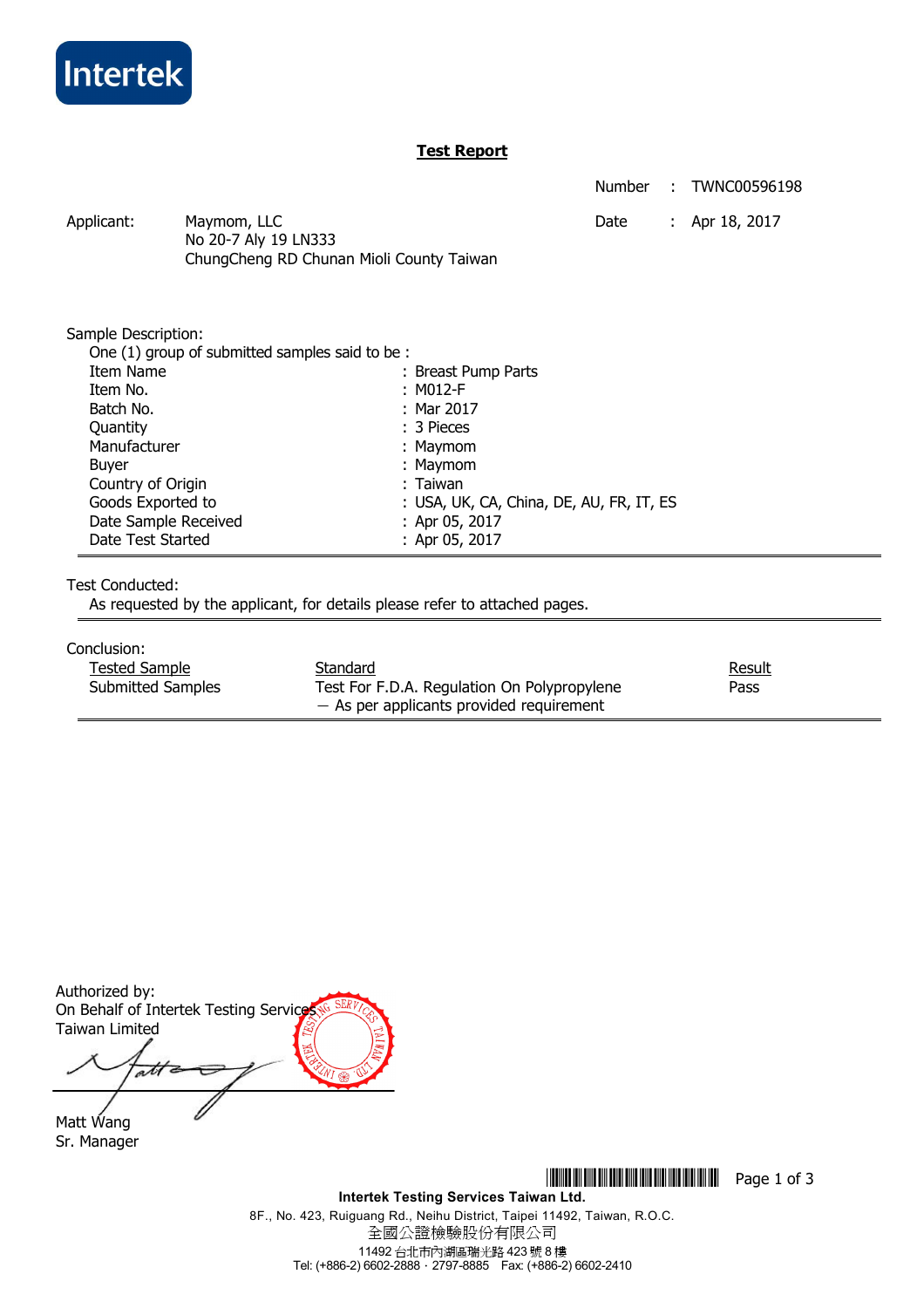

Number : TWNC00596198

Test Conducted :

## **Test For F.D.A. Regulation On Polypropylene**

As per applicant's request, submitted samples were placed in Autoclave Under 121℃, 1 kg/cm<sup>2</sup> for 15 minutes and with reference to U.S. 21 CFR Food and Drug Administration part 177.1520 clauses (c)(1.1) and (d) with modification on density and melting point.

Test Sample: Semitransparent plastic

|     | Test Item                                |                                           | Result           | Limit#                     |  |  |  |  |  |
|-----|------------------------------------------|-------------------------------------------|------------------|----------------------------|--|--|--|--|--|
| (A) | <b>Density</b>                           |                                           | 0.894            | $0.880 - 0.913$            |  |  |  |  |  |
|     | (By Sink-Float Method)                   |                                           |                  |                            |  |  |  |  |  |
|     |                                          |                                           |                  |                            |  |  |  |  |  |
|     |                                          |                                           |                  |                            |  |  |  |  |  |
| (B) | <b>Melting Point</b>                     |                                           | 162 $^{\circ}$ C | $160 - 180^{\circ}$ (1.1a) |  |  |  |  |  |
|     |                                          |                                           |                  |                            |  |  |  |  |  |
| (C) | Maximum Extractable Fraction In N-Hexane |                                           | $0.36\%$ (W/W)   | 6.4 %(W/W)                 |  |  |  |  |  |
|     |                                          |                                           |                  |                            |  |  |  |  |  |
|     |                                          |                                           |                  |                            |  |  |  |  |  |
| (D) | Maximum Extractable Fraction In Xylene   |                                           | $3.19\%$ (W/W)   | $9.8\%$ (W/W)              |  |  |  |  |  |
|     |                                          |                                           |                  |                            |  |  |  |  |  |
|     | Remarks:<br>%<br>$=$                     | Percentage based on the residue by weight |                  |                            |  |  |  |  |  |
|     | #                                        | = As per applicants provided requirement  |                  |                            |  |  |  |  |  |
|     |                                          |                                           |                  |                            |  |  |  |  |  |